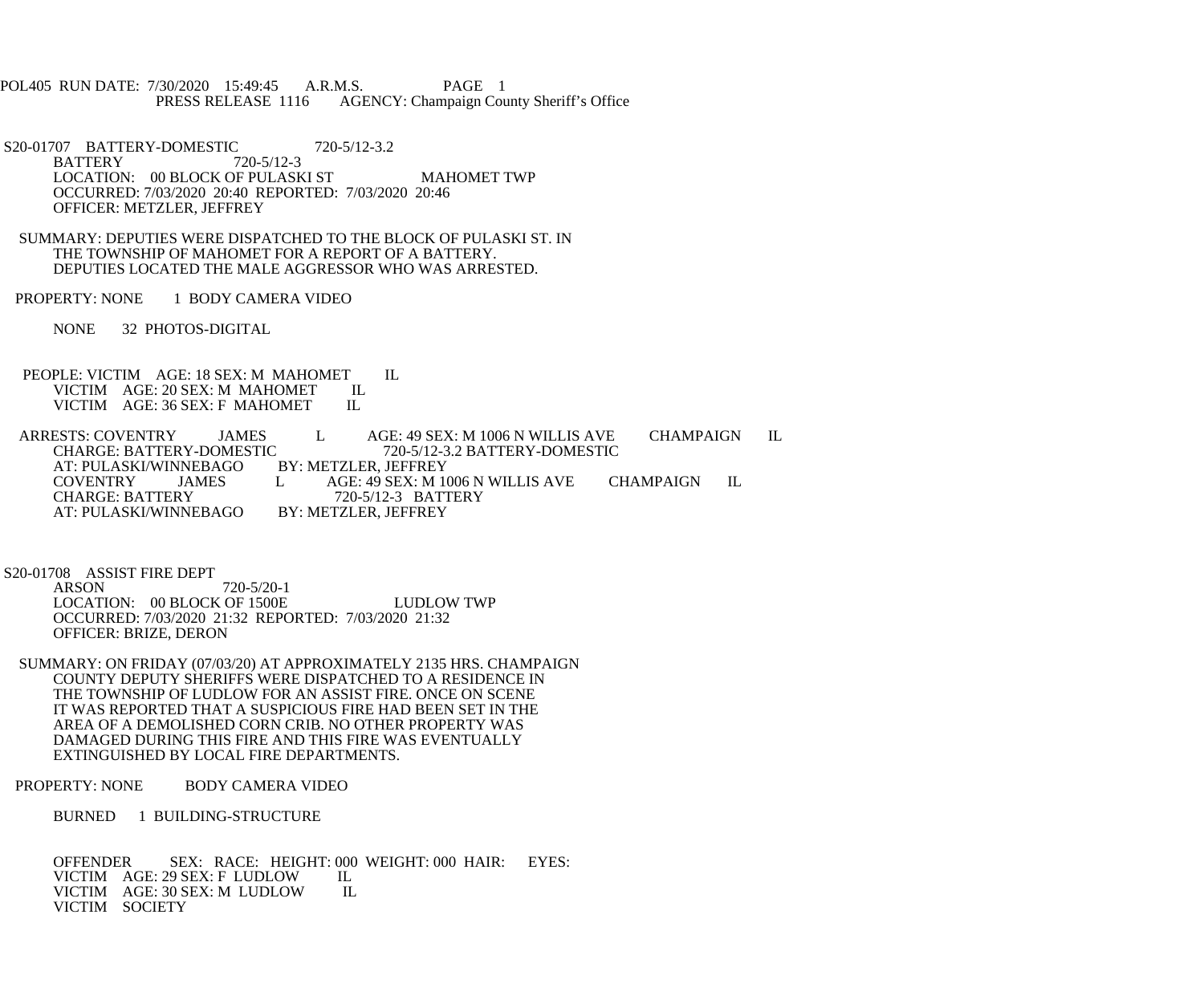POL405 RUN DATE: 7/30/2020 15:49:45 A.R.M.S. PAGE 2 PRESS RELEASE 1116 AGENCY: Champaign County Sheriff's Office

S20-01710 FLEEING OR ATTEMPT TO ELUDE POLICE 625-5/11-204<br>SPEEDING (RADAR) 625-5/11-601B SPEEDING (RADAR) TRAFFIC SIGN VIOLATION 625-5/11-1204<br>IMPROPER LANE USAGE 625-5/11-709 IMPROPER LANE USAGE 625-5/11-709<br>LOCATION: HIGH CROSS / AIRPORT RD. HIGH CROSS / OCCURRED: 7/04/2020 0:41 REPORTED: 7/04/2020 0:41 OFFICER: FLOYD,CODY L

 SUMMARY: ON 7/4/20 AT APPROXIMATELY 00:41 HOURS, A CHAMPAIGN COUNTY SHERIFF'S DEPUTY INITIATED A TRAFFIC STOP ON HIGH CROSS RD. AT THE INTERSECTION WITH AIRPORT RD. IN URBANA TOWNSHIP. THE VEHICLE FLED AT A HIGH RATE OF SPEED. DEPUTIES TERMINATED THE PURSUIT AFTER A SHORT TIME. NEITHER THE SUSPECT OR VEHICLE HAVE BEEN LOCATED AT THIS TIME.

PROPERTY: NONE BODY CAMERA VIDEO

NONE PHOTOS-DIGITAL

NONE IN CAR VIDEO

- PEOPLE: VICTIM SOCIETY OFFENDER SEX: RACE: HEIGHT: 000 WEIGHT: 000 HAIR: EYES: VEHICLE: COLOR: WHI/WHI DR 1997 MAKE: CHEV MODEL: BLZ BODY: SU
- S20-01712 CRIMINAL DAMAGE TO PROPERTY 720-5/21-1 LOCATION: 00 BLOCK OF LAKE OF THE WOODS RD MAHOMET TWP OCCURRED: 7/03/2020 21:00 REPORTED: 7/04/2020 6:14 OFFICER: NEMECZ, TED
	- SUMMARY: ON 7-4-20 CCSO RESPONDED TO A CRIMINAL DAMAGE TO PROPERTY IN MAHOMET TOWNSHIP. THE VICTIM'S LANDSCAPING WAS DAMAGED BY UNKNOWN SUSPECT(S) POSSIBLY USING A GOLF CART. NO ENFORCEMENT ACTION HAS BEEN TAKEN AS OF THIS REPORT.
- PROPERTY: NONE BODY CAMERA VIDEO

DAMAGED GRASS & SOD

OFFENDER SEX: RACE: HEIGHT: 000 WEIGHT: 000 HAIR: EYES: VICTIM LAKE OF THE WOODS GOLF COURSE MAHOMET I VICTIM LAKE OF THE WOODS GOLF COURSE MAHOMET IL

- S20-01713 BATTERY-DOMESTIC 720-5/12-3.2 LOCATION: 00 BLOCK OF THE OAKS TOLONO OCCURRED: 7/04/2020 6:45 REPORTED: 7/04/2020 6:49 OFFICER: PRYOR, BILLY
- SUMMARY: DEPUTIES RESPONDED FOR A DOMESTIC DISPUTE. UPON ARRIVAL IT WAS LEARNED THAT A DOMESTIC BATTERY OCCURRED. THE SUSPECT WAS ARRESTED FOR DOMESTIC BATTERY.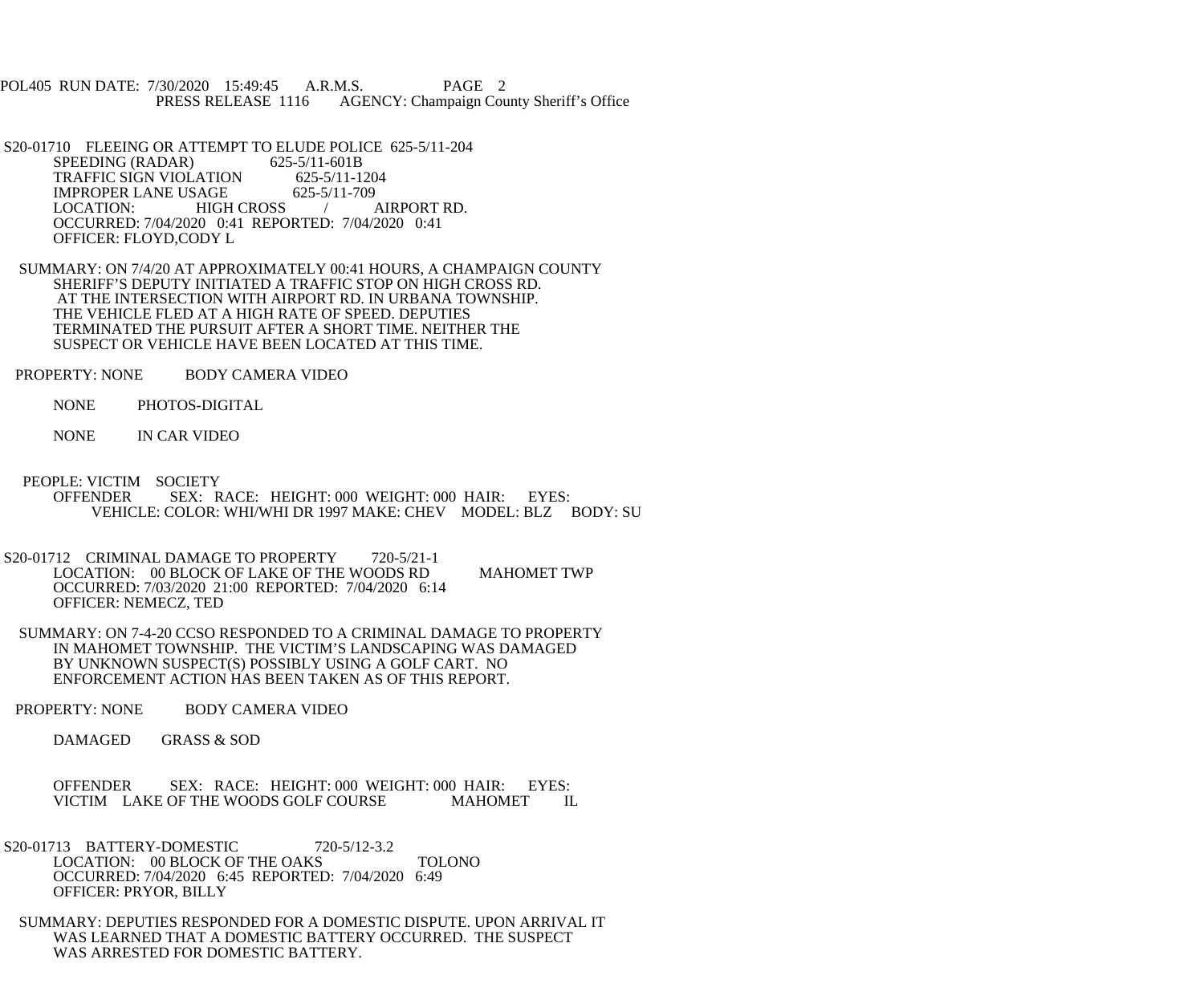## POL405 RUN DATE: 7/30/2020 15:49:45 A.R.M.S. PAGE 3<br>PRESS RELEASE 1116 AGENCY: Champaign Cou AGENCY: Champaign County Sheriff's Office

PROPERTY: NONE 1 BODY CAMERA VIDEO

- NONE BODY CAMERA VIDEO
- NONE 1 PHOTOS-DIGITAL
- PEOPLE: VICTIM AGE: 72 SEX: F TOLONO IL
- ARRESTS: DOONE AMY J AGE: 53 SEX: F HOMELESS<br>CHARGE: BATTERY-DOMESTIC 720-5/12-3.2 BATTERY ESTIC 720-5/12-3.2 BATTERY-DOMESTIC<br>BY: PRYOR, BILLY AT: 118 THE OAKS

S20-01717 WARRANT-IN STATE

- LOCATION: 200 BLOCK OF MAIN ST E URBANA TWP OCCURRED: 7/04/2020 14:59 REPORTED: 7/04/2020 14:59 OFFICER: FLOYD,CODY L
- SUMMARY: ON 7/4/20 AT APPROXIMATELY 14:59 HOURS, CHAMPAIGN COUNTY SHERIFF'S DEPUTIES MET WITH AN INDIVIDUAL AT THE SHERIFF'S OFFICE. THE SUBJECT WAS REQUESTING HELP WITH CHILD CUSTODY ISSUES. DEPUTIES LEARNED THE SUBJECT HAD AN ACTIVE WARRANT OUT OF FORD COUNTY. SHE SUBJECTED WAS ARRESTED AND TRANSPORTED TO THE FORD COUNTY CORRECTIONAL CENTER.
- PROPERTY: NONE BODY CAMERA VIDEO
- PEOPLE: VICTIM SOCIETY-WARRANTS/RECOVERED PROPERTY
- ARRESTS: WEBB STEPHEN M AGE: 62 SEX: M 516 NEVADA ST ROSSTON AR WARRANT WARRANT-IN STATE AT: 204 E MAIN ST URBANA BY: FLOYD, CODY L
- S20-01720 WARRANT-IN STATE<br>LOCATION: PHILO
	- LOCATION: PHILO / WINDSOR OCCURRED: 7/04/2020 21:31 REPORTED: 7/04/2020 21:31 OFFICER: FLOYD,CODY L
- SUMMARY: ON 7/4/20 AT APPROXIMATELY 21:31 HOURS, A CHAMPAIGN COUNTY SHERIFF'S DEPUTY CONDUCTED A SUSPICIOUS VEHICLE STOP ON A VEHICLE AT THE INTERSECTION OF PHILO RD. AND WINDSOR RD. IN URBANA, ILLINOIS. THE SUSPICIOUS VEHICLE STOP WAS CONDUCTED BECAUSE THE SINGLE REGISTERED OWNER HAD A WARRANT OUT OF CHAMPAIGN COUNTY, ILLINOIS. THE REGISTERED OWNER WAS IN THE VEHICLE. THEY WERE ARRESTED ON THE WARRANT AND TRANSPORTED TO THE CHAMPAIGN COUNTY SATELLITE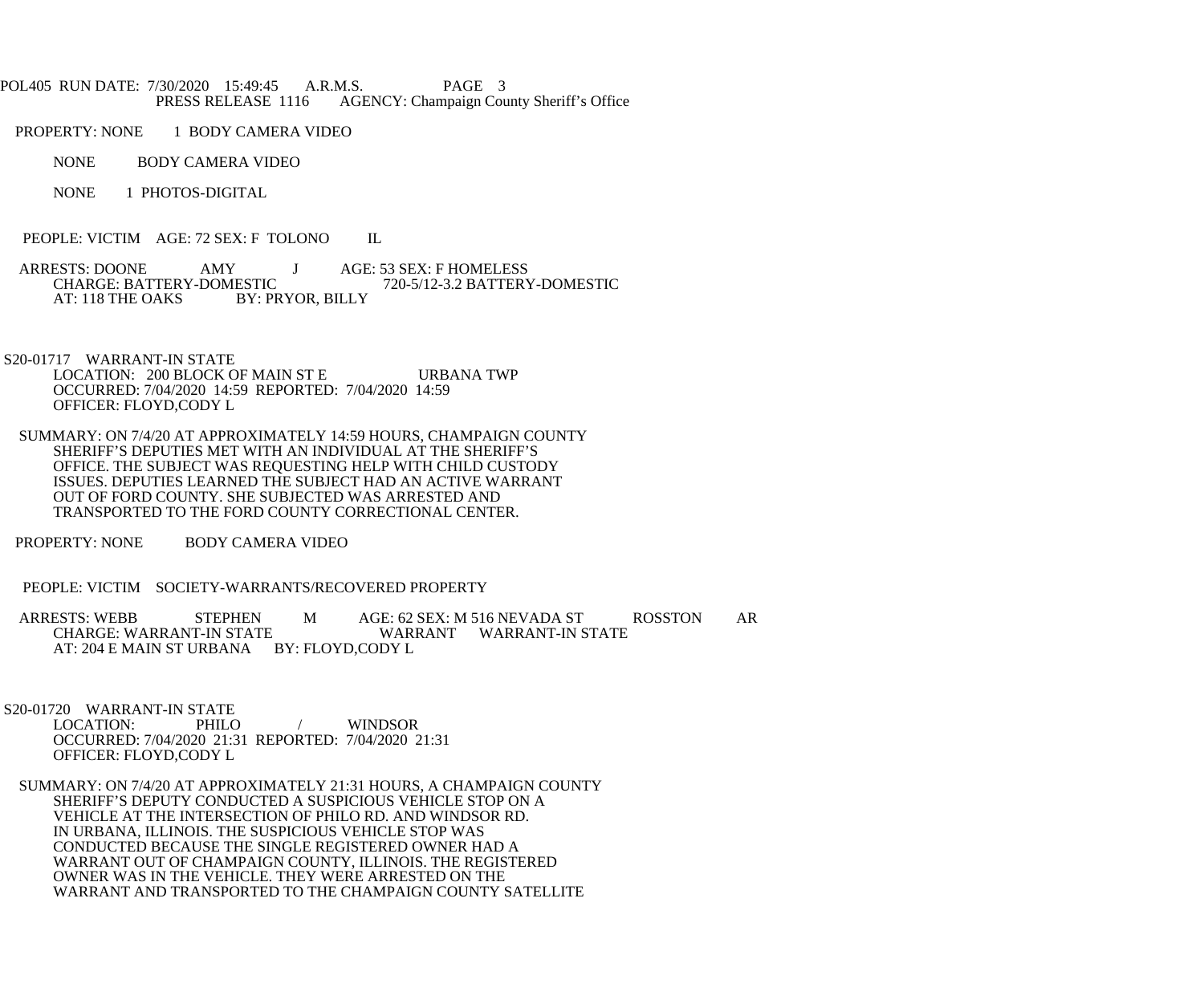POL405 RUN DATE: 7/30/2020 15:49:45 A.R.M.S. PAGE 4<br>PRESS RELEASE 1116 AGENCY: Champaign Cou AGENCY: Champaign County Sheriff's Office

JAIL.

PROPERTY: NONE BODY CAMERA VIDEO

PEOPLE: VICTIM SOCIETY-WARRANTS/RECOVERED PROPERTY

ARRESTS: SMITH-NEAL GISELLE M AGE: 41 SEX: F 2608 PINE AVE #4 MATTOON IL<br>CHARGE: WARRANT-IN STATE WARRANT WARRANT-IN STATE ATE WARRANT WARRANT-IN STATE<br>BY: FLOYD.CODY L AT: WINDSOR/PHILO

 S20-01721 ASSIST FIRE DEPT LOCATION: 00 BLOCK OF WILLOW RD SOMER TWP OCCURRED: 7/04/2020 20:50 REPORTED: 7/04/2020 21:38 OFFICER: METZLER, JEFFREY

 SUMMARY: DEPUTIES WERE DISPATCHED TO THE BLOCK OF WILLOW RD. IN THE TOWNSHIP OF SOMER TO ASSIST THE FIRE DEPARTMENT WITH A WORKING FIRE AT A MACHINE SHED.

PROPERTY: NONE 1 BODY CAMERA VIDEO

BURNED 1 MOTOR VEHICLE-OTHER

OFFENDER SEX: RACE: HEIGHT: 000 WEIGHT: 000 HAIR: EYES:<br>VICTIM AGE: 48 SEX: FURBANA IL VICTIM AGE: 48 SEX: F URBANA IL<br>VICTIM AGE: 19 SEX: F URBANA IL VICTIM AGE: 19 SEX: F URBANA IL<br>VICTIM AGE: 70 SEX: M URBANA IL VICTIM AGE: 70 SEX: M URBANA

S20-01724 BATTERY-DOMESTIC 720-5/12-3.2<br>BATTERY 720-5/12-3 BATTERY 720-5/12-3 LOCATION: 00 BLOCK OF MAIN ST E TOLONO OCCURRED: 7/04/2020 21:00 REPORTED: 7/04/2020 22:02 OFFICER: FLOYD,CODY L

 SUMMARY: ON 7/4/20 AT APPROXIMATELY 22:05 HOURS, CHAMPAIGN COUNTY SHERIFF'S DEPUTIES WERE DISPATCHED TO MAIN ST. IN TOLONO, ILLINOIS FOR THE REPORT OF A DOMESTIC BATTERY. INVOLVED PARTIES AND WITNESSES WERE INTERVIEWED. ONE SUBJECT WAS ARRESTED FOR DOMESTIC BATTERY AND BATTERY. THEY WERE TRANSPORTED TO A LOCAL HOSPITAL FOR INJURIES, BUT THEY REFUSED MEDICAL CARE. THEY WERE THEN TRANSPORTED TO THE CHAMPAIGN COUNTY SATELLITE JAIL AND LEFT IN THE CUSTODY OF THE OFFICERS THERE.

PROPERTY: NONE BODY CAMERA VIDEO

NONE PHOTOS-DIGITAL

NONE IN CAR VIDEO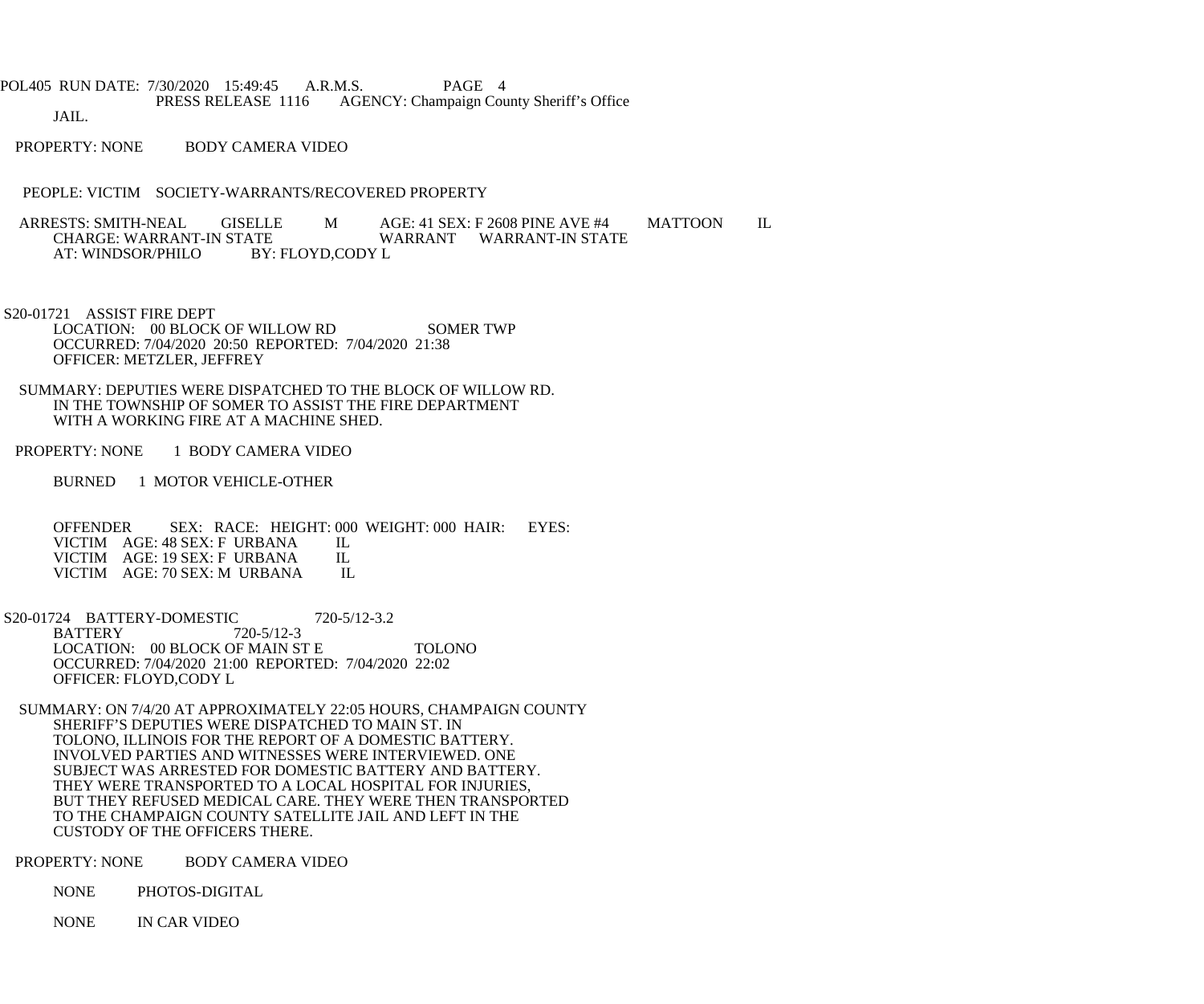POL405 RUN DATE: 7/30/2020 15:49:45 A.R.M.S. PAGE 5<br>PRESS RELEASE 1116 AGENCY: Champaign Cou AGENCY: Champaign County Sheriff's Office NONE IN CAR VIDEO

PEOPLE: VICTIM AGE: 32 SEX: M TOLONO IL<br>VICTIM AGE: 21 SEX: F SAVOY IL VICTIM AGE: 21 SEX: F SAVOY IL<br>VICTIM AGE: 44 SEX: F TOLONO IL VICTIM AGE: 44 SEX: F TOLONO IL<br>VICTIM AGE: 19 SEX: M TOLONO IL VICTIM AGE: 19 SEX: M TOLONO

ARRESTS: LISANBY JOSEPH E AGE: 36 SEX: M 604 E MAIN ST TOLONO IL<br>CHARGE: BATTERY-DOMESTIC 720-5/12-3.2 BATTERY-DOMESTIC CHARGE: BATTERY-DOMESTIC 720-5/12-3.2 BATTERY-DOMESTIC<br>AT: 604 E MAIN ST BY: FLOYD,CODY L ST BY: FLOYD,CODY L<br>JOSEPH E AGE: 36 LISANBY JOSEPH E AGE: 36 SEX: M 604 E MAIN ST TOLONO IL CHARGE: BATTERY 720-5/12-3 BATTERY CHARGE: BATTERY 720-5/12-3 BATTERY<br>AT: 604 E MAIN ST BY: FLOYD,CODY L BY: FLOYD,CODY L

 S20-01725 NEIGHBORHOOD TROUBLE LOCATION: 00 BLOCK OF MAIN ST N SEYMOUR OCCURRED: 7/04/2020 0:00 REPORTED: 7/04/2020 22:25 OFFICER: BOLT, GAGE

 SUMMARY: ON 7/4/20 AT APPROXIMATELY 2335 HOURS DEPUTIES RESPONDED TO THE REPORT OF A CRIMINAL DAMAGE TO PROPERTY IN THE VILLAGE OF SEYMOUR. UPON ARRIVAL DEPUTIES DISCOVERED VEHICLES DAMAGED, ALLEGEDLY BY FIREWORKS. DEPUTIES SECURED PHOTOGRAPHS OF THE DAMAGE TO THE VEHICLES AND INTERVIEWED THE ALLEGED OFFENDERS.

PROPERTY: NONE 1 BODY CAMERA VIDEO

NONE 15 PHOTOS-DIGITAL

DAMAGED 1 AUTO PART & ACCESSORY

 PEOPLE: VICTIM SOCIETY OFFENDER SEX: U RACE: U HEIGHT: 000 WEIGHT: 000 HAIR: EYES:

 S20-01726 BATTERY-DOMESTIC 720-5/12-3.2 LOCATION: 00 BLOCK OF ELM ST N BROADLANDS OCCURRED: 7/04/2020 23:40 REPORTED: 7/04/2020 23:43 OFFICER: METZLER, JEFFREY

 SUMMARY: DEPUTIES WERE DISPATCHED TO THE BLOCK OF N. ELM ST. IN THE VILLAGE OF BROADLANDS FOR A REPORT OF A VERBAL DOMESTIC. PARTIES WERE SEPARATED FOR THE NIGHT.

PROPERTY: NONE 1 BODY CAMERA VIDEO

OFFENDER AGE: 42 SEX: M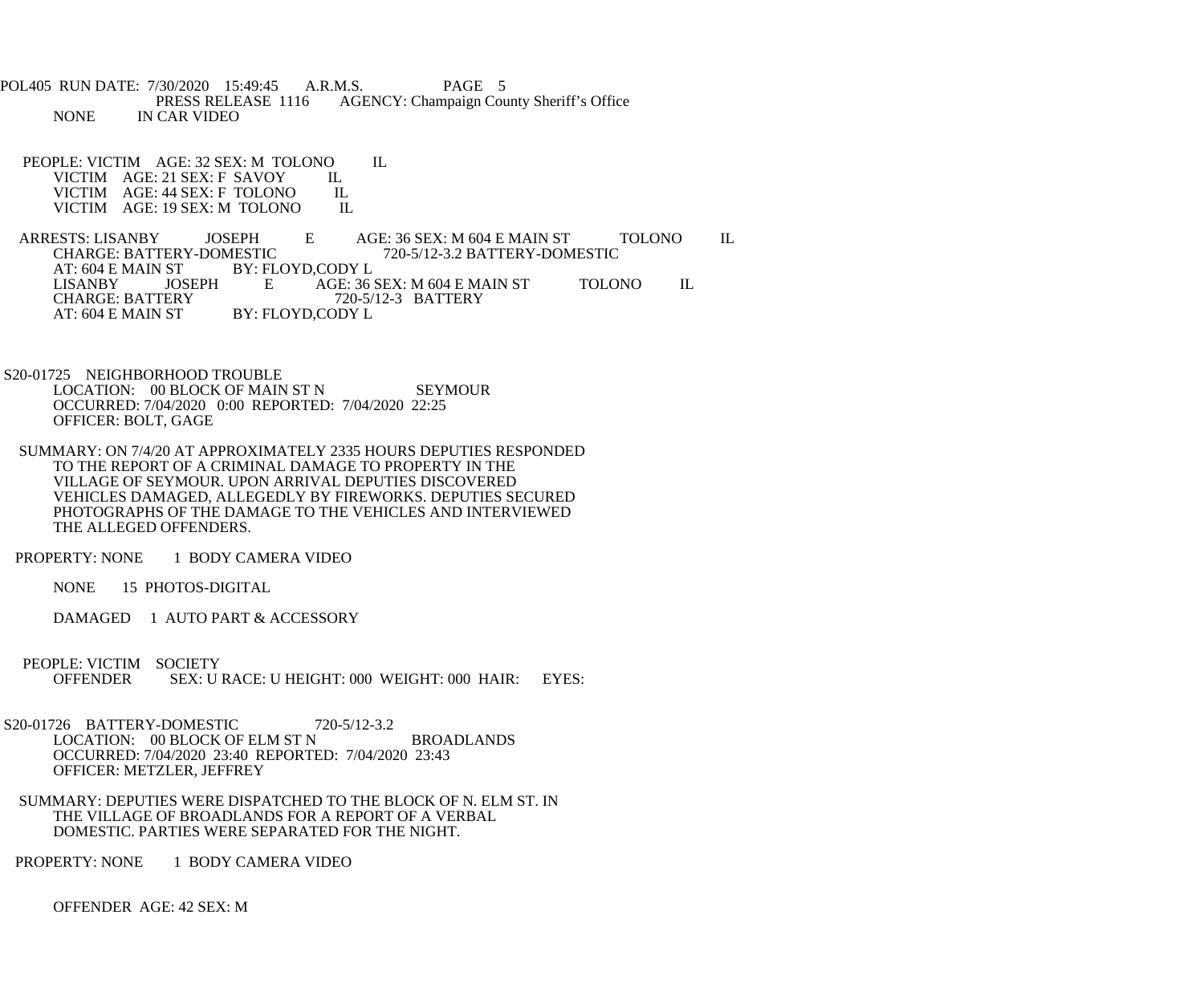POL405 RUN DATE: 7/30/2020 15:49:45 A.R.M.S. PAGE 6<br>PRESS RELEASE 1116 AGENCY: Champaign Cou AGENCY: Champaign County Sheriff's Office VICTIM AGE: 39 SEX: F BROADLANDS IL

 S20-01728 ASSIST FIRE DEPT LOCATION: 00 BLOCK OF 3000N EAST BEND TWP OCCURRED: 7/05/2020 9:13 REPORTED: 7/05/2020 9:13 OFFICER: HALLETT, SHAWN

 SUMMARY: RESPONDED TO ASSIST FIRE IN REFERENCE TO A BARN THAT WAS ON FIRE. UPON ARRIVAL, I LEARNED THAT THE FIRE WAS EXTINGUISHED. I SPOKE TO THE FIRE CHIEF AND LEARNED THAT IT APPEARED TO BE ACCIDENTAL AND THE STATE FIRE MARSHAL WILL NOT BE CALLED. I SPOKE TO THE RP/VICTIM AND IT WAS DETERMINED THAT THE BARN (40'X250') WAS INSURED FOR \$180, 000 AND THERE WAS APPROXIMATELY \$20,000 WORTH OF PERSONAL PROPERTY DAMAGED IN THE FIRE.

PROPERTY: NONE 1 BODY CAMERA VIDEO

BURNED 1 POWER TOOL-SHOP

BURNED 1 BUILDING-STRUCTURE

 OFFENDER SEX: RACE: HEIGHT: 000 WEIGHT: 000 HAIR: EYES: VICTIM AGE: 53 SEX: M FISHER IL VICTIM AGE: 50 SEX: F FISHER IL

S20-01729 ASSAULT 720-5/12-1 LOCATION: 00 BLOCK OF SAVOY PLAZA LN SAVOY OCCURRED: 7/05/2020 12:35 REPORTED: 7/05/2020 12:44 OFFICER: PRYOR, BILLY

 SUMMARY: THE VICTIM REPORTED THAT HE CONFRONTED THE SUSPECT WHEN THEY TRIED TO LEAVE THE STORE WITHOUT PAYING FOR ITEMS. THE SUSPECT THREATENED TO BATTER THE VICTIM. THE SUSPECT LEFT THE STORE WITHOUT TAKING ANY ITEMS.

PROPERTY: NONE 1 BODY CAMERA VIDEO

 OFFENDER AGE: 62 SEX: M VICTIM AGE: 51 SEX: M BLOOMINGTON IL

 S20-01733 BATTERY-AGG DOMESTIC 720-5/12-3.3 LOCATION: 00 BLOCK OF CALIFORNIA AV E URBANA TWP OCCURRED: 7/05/2020 20:33 REPORTED: 7/05/2020 20:33 OFFICER: FLOYD,CODY L

 SUMMARY: ON 7/5/20 AT APPROXIMATELY 20:35 HOURS, CHAMPAIGN COUNTY SHERIFF'S DEPUTIES WERE DISPATCHED TO THE BLOCK OF E. CALIFORNIA ST. IN URBANA TOWNSHIP FOR AN UNKNOWN PROBLEM. WHEN DEPUTIES ARRIVED THEY OBSERVED A PHYSICAL FIGHT ON THE FRONT LAWN. THE FIGHT WAS BROKEN UP AND ONE INDIVIDUAL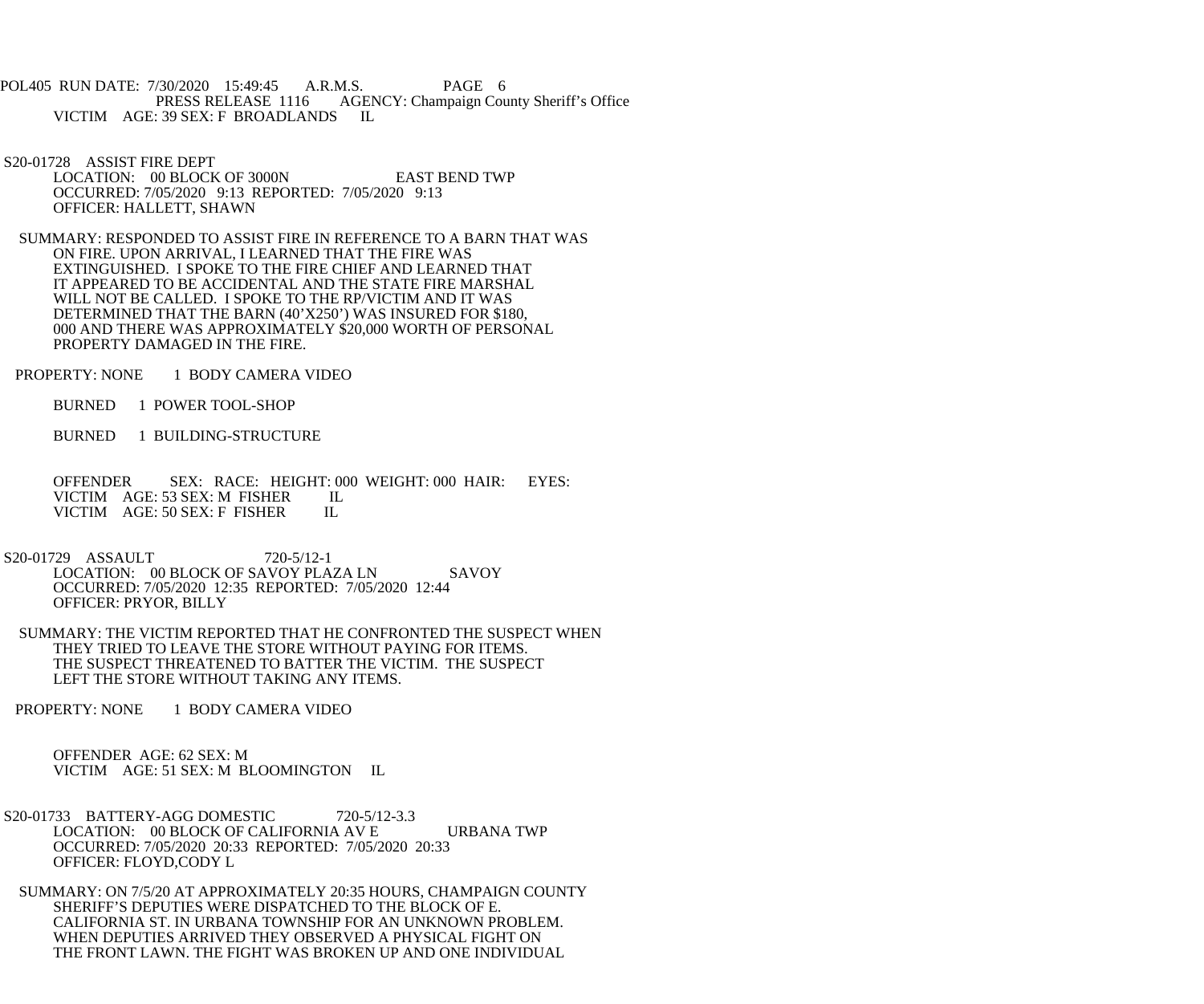POL405 RUN DATE: 7/30/2020 15:49:45 A.R.M.S. PAGE 7<br>PRESS RELEASE 1116 AGENCY: Champaign Cou AGENCY: Champaign County Sheriff's Office WAS DETAINED. A VICTIM WAS IDENTIFIED AND THEY HAD A SMALL LACERATION DUE TO A KNIFE WOUND. THEY WERE TREATED ON SCENE BY AMBULANCE STAFF. INVOLVED PARTIES AND WITNESSES WERE INTERVIEWED. THE DETAINEE WAS ARRESTED FOR AGGRAVATED DOMESTIC BATTERY AND TRANSPORTED TO THE CHAMPAIGN COUNTY SATELLITE JAIL.

PROPERTY: NONE BODY CAMERA VIDEO

NONE BODY CAMERA VIDEO

NONE PHOTOS-DIGITAL

PEOPLE: VICTIM AGE: 24 SEX: M

ARRESTS: SOSA MEJIA LUIS OMAR AGE: 22 SEX: M 2706 E CALIFORNIA URBANA IL CHARGE: BATTERY-AGG DOMESTIC 720-5/12-3.3 BATTERY-AGG DOMESTIC DMESTIC 720-5/12-3.3 BATTERY-AGG DOMESTIC<br>BY: FLOYD,CODY L AT: 2706 E CALIFORNIA

S20-01734 BATTERY-DOMESTIC 720-5/12-3.2 CONSPIRE<br>LOCATION: 00 BLOCK OF MYERS CT CHAMPAIGN TWP LOCATION: 00 BLOCK OF MYERS CT OCCURRED: 7/05/2020 10:00 REPORTED: 7/05/2020 22:05 OFFICER: WELDON, MATTHEW

 SUMMARY: DEPUTIES WERE DISPATCHED TO A CHAMPAIGN TOWNSHIP ADDRESS IN REFERENCE TO A DOMESTIC DISPUTE. THE VICTIM SAID THAT THE MALE HALF HAD PUSHED HER BY THE NECK INTO A WALL EARLIER THAT DAY. THE MALE HALF DENIED ALL PHYSICAL CONTACT. THE MALE HALF VOLUNTEERED TO STAY SEPARATED FOR THE NIGHT.

PROPERTY: NONE 2 BODY CAMERA VIDEO

 OFFENDER AGE: 40 SEX: M VICTIM AGE: 27 SEX: F CHAMPAIGN IL

S20-01735 DRIVING UNDER SUSPENDED LICENSE 625-5/6-303 CONSPIRE<br>ILLEGAL TRANSPORTATION CANNABIS AU 625-5/11-502.15 ABC CONSPIRE ILLEGAL TRANSPORTATION CANNABIS AU 625-5/11-502.15 ABC CON:<br>LOCATION: 00 BLOCK OF MATTIS AV/W ANTHONY CHAMPAIGN LOCATION: 00 BLOCK OF MATTIS AV/W ANTHONY OCCURRED: 7/06/2020 1:06 REPORTED: 7/06/2020 1:06 OFFICER: CARLSON,CHRISTOPHER T

 SUMMARY: ON 07/06/2020 AT APPROXIMATELY 0106 HOURS, CCSO DEPUTIES WERE PERFORMING ROUTINE PATROL IN THE AREA OF BLOOMINGTON RD. AND MATTIS AVE IN CHAMPAIGN. A TRAFFIC STOP WAS INITIATED ON A VEHICLE PURSUANT TO AN IVC VIOLATION. A CONSENT SEARCH WAS CONDUCTED OF THE VEHICLE. THE DRIVER OF THE VEHICLE POSSESSED ILLEGALLY TRANSPORTED CANNABIS AND HAD A SUSPENDED DRIVERS LICENSE. THE DRIVER WAS ISSUED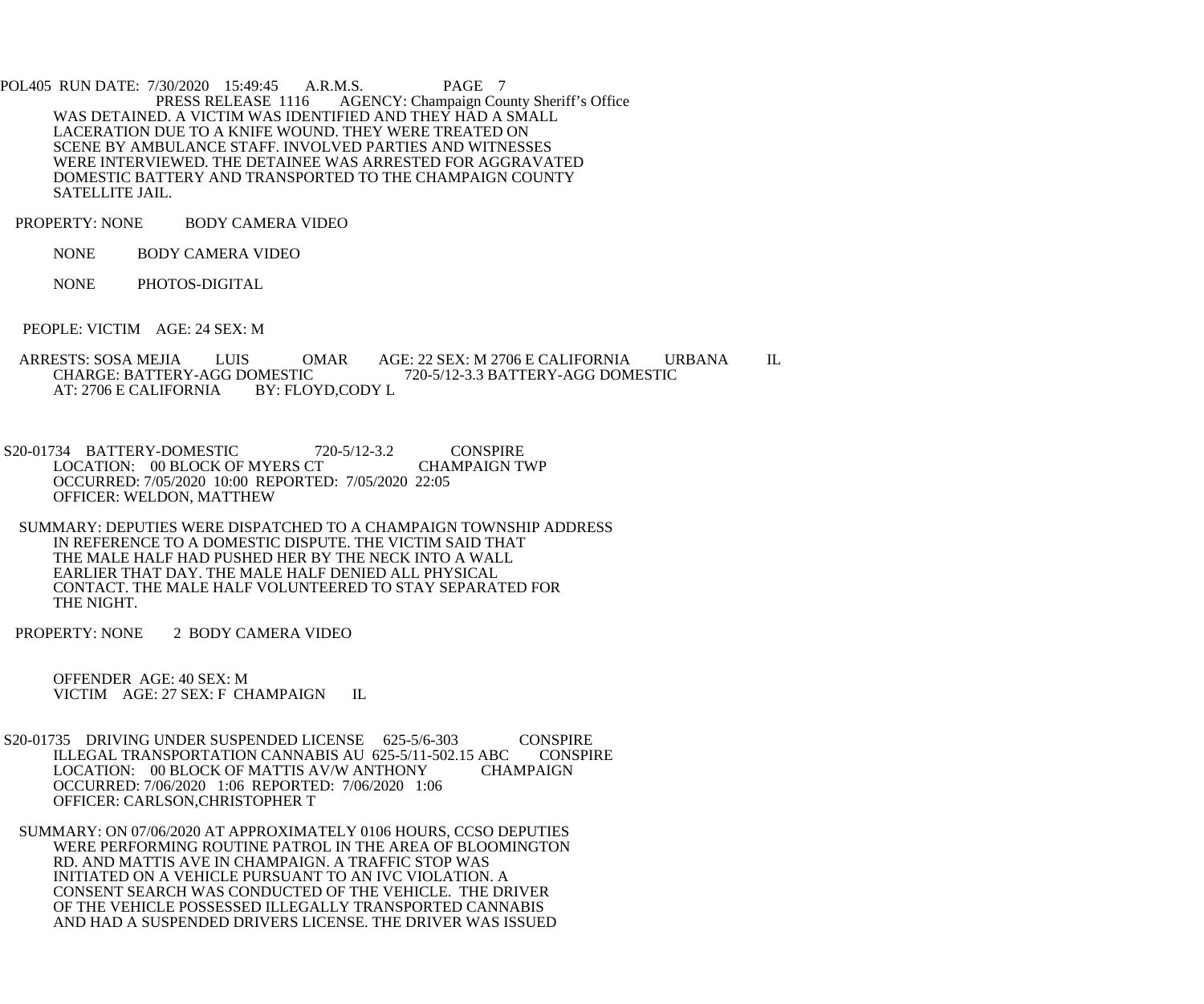- POL405 RUN DATE: 7/30/2020 15:49:45 A.R.M.S. PAGE 8<br>PRESS RELEASE 1116 AGENCY: Champaign Cou AGENCY: Champaign County Sheriff's Office TWO CITATIONS.
- PROPERTY: NONE BODY CAMERA VIDEO

PEOPLE: VICTIM SOCIETY

- ARRESTS: JOHNSON KEVIN ANTHONY AGE: 31 SEX: M 1016 1/2 FRANCIS DR CHAMPAIGN IL CHARGE: DRIVING UNDER SUSPENDED L CHARGE: DRIVING UNDER SUSPENDED LICENSE<br>AT: BLOOMINGTON/MATTIS BY: CARLSON.CE TON/MATTIS BY: CARLSON,CHRISTOPHER T<br>KEVIN ANTHONY AGE: 31 SEX: M 1016 JOHNSON KEVIN ANTHONY AGE: 31 SEX: M 1016 1/2 FRANCIS DR CHAMPAIGN IL CHARGE: ILLEGAL TRANSPORTATION CA CHARGE: ILLEGAL TRANSPORTATION CANNABIS AU<br>AT: BLOOMINGTON/MATTIS BY: CARLSON,CHRIST BY: CARLSON, CHRISTOPHER T
- S20-01739 WARRANT-IN STATE LOCATION: 00 BLOCK OF NORTH FRONT ST E SADORUS OCCURRED: 7/06/2020 7:10 REPORTED: 7/06/2020 7:11 OFFICER: BIALESCHKI, DOUG
- SUMMARY: R-P CALLED REPORTING BURGLARY. IT WAS DETERMINED TO BE HIS ON AGAIN / OFF AGAIN ROOMMATE. ROOMMATE WAS ARRESTED ON WARRANT AND HER GUEST WAS REMOVED FROM THE PROPERTY.
- PROPERTY: NONE 1 BODY CAMERA VIDEO
- PEOPLE: VICTIM SOCIETY-WARRANTS/RECOVERED PROPERTY
- ARRESTS: CAMPBELL ELIZABETH T AGE: 40 SEX: F 108 E NORTH FRONT SADORUS IL<br>CHARGE: WARRANT-IN STATE WARRANT WARRANT-IN STATE TE WARRANT WARRANT-IN STATE<br>BY: BIALESCHKI, DOUG AT: 108 E NORTH FRONT
- S20-01738 DECEPTIVE PRACTICES 720-5/17-1 LOCATION: 00 BLOCK OF BENTBROOK DR OCCURRED: 6/22/2020 12:00 REPORTED: 7/06/2020 8:23 OFFICER: REIFSTECK, BRANDON
- SUMMARY: VICTIM RECEIVED A LETTER FROM THE ILLINOIS DEPARTMENT OF UNEMPLOYMENT SECURITY. THE LETTER INDICATED HE HAD BEEN APPROVED TO OBTAIN UNEMPLOYMENT BENEFITS. HOWEVER, THE VICTIM IS NOT UNEMPLOYED, AND DID NOT APPLY FOR THE BENEFITS. THE VICTIM'S PERSONAL INFORMATION WAS USED IN A FRAUDULENT MANNER.
	- OFFENDER SEX: RACE: HEIGHT: 000 WEIGHT: 000 HAIR: EYES: VICTIM AGE: 52 SEX: M CHAMPAIGN IL

S20-01741 WARRANT-IN STATE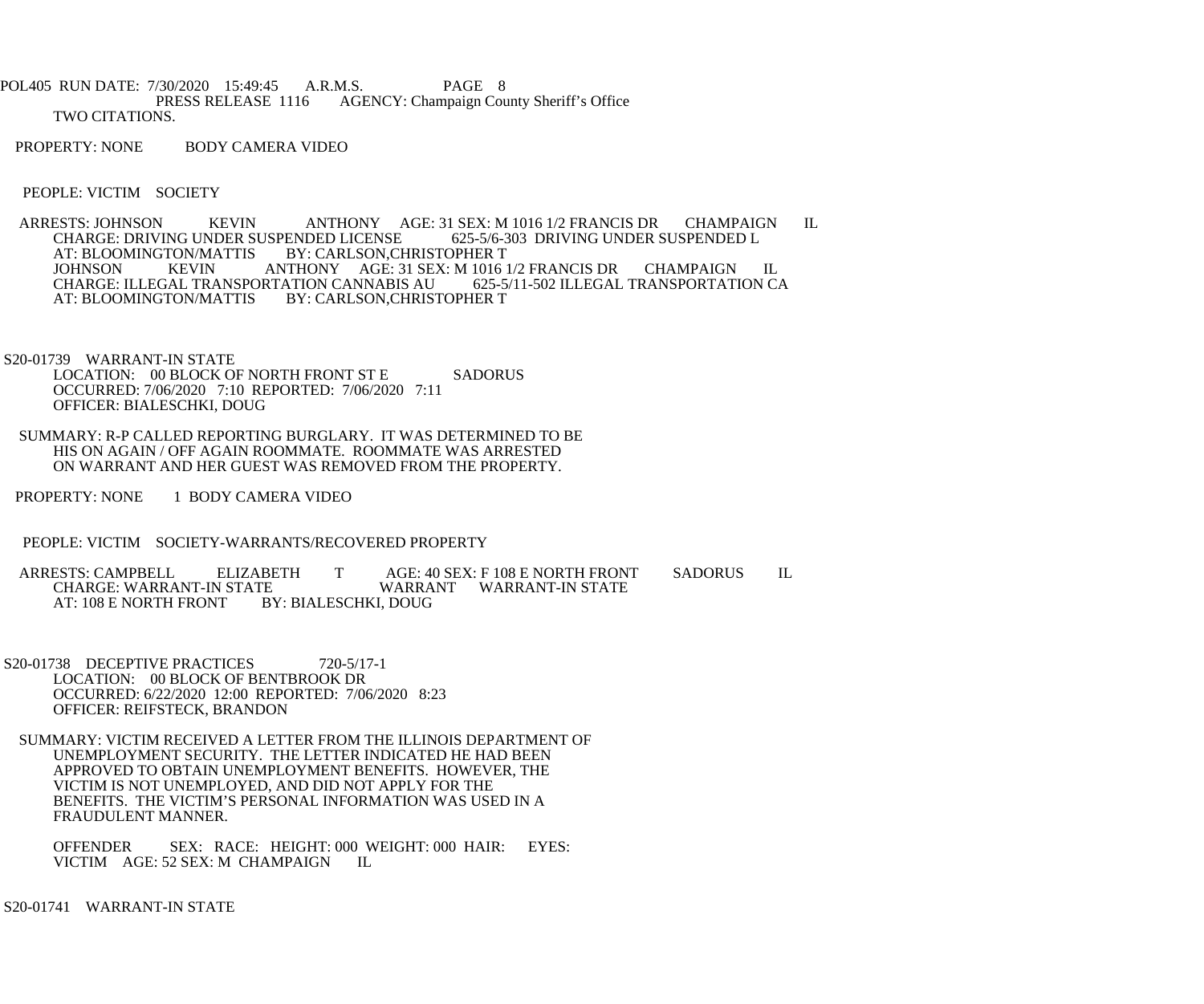- POL405 RUN DATE: 7/30/2020 15:49:45 A.R.M.S. PAGE 9<br>PRESS RELEASE 1116 AGENCY: Champaign Cou AGENCY: Champaign County Sheriff's Office<br>URBANA TWP LOCATION: 100 BLOCK OF MAIN ST E OCCURRED: 7/06/2020 9:35 REPORTED: 7/06/2020 9:35 OFFICER: MCCARTNEY, JAMES
- SUMMARY: INDIVIDUAL WAS ARRESTED ON A WARRANT AT THE CHAMPAIGN COUNTY COURTHOUSE.
- PEOPLE: VICTIM SOCIETY-WARRANTS/RECOVERED PROPERTY

ARRESTS: MCFALL-DORSEY ESSENCE L AGE: 26 SEX: F 814 ST ANDREWS RANTOUL IL<br>CHARGE: WARRANT-IN STATE WARRANT WARRANT-IN STATE WARRANT WARRANT-IN STATE AT: 101 E MAIN BY: MCCARTNEY, JAMES

S20-01751 THEFT-RETAIL 720-5/16-25<br>LOCATION: DUNLAP AV S DUNLAP AV S / JONES DR OCCURRED: 7/02/2020 14:00 REPORTED: 7/06/2020 13:11 OFFICER: MAIDENS, MARK

- SUMMARY: ON MONDAY AFTERNOON, JULY 6, 2020 A DEPUTY OF THE CHAMPAIGN COUNTY SHERIFF'S OFFICE RESPONDED TO AN ANTIQUE STORE IN THE VILLAGE OF SAVOY FOR REPORTED RETAIL THEFT. THERE IS NO SUSPECT INFORMATION; NO ARREST HAS BEEN MADE.
- PROPERTY: NONE BODY CAMERA VIDEO

STOLEN 1 ART OBJECT

OFFENDER SEX: RACE: HEIGHT: 000 WEIGHT: 000 HAIR: EYES:<br>VICTIM CAPTAIN JACK'S ANTIOUES SAVOY II. VICTIM CAPTAIN JACK'S ANTIOUES SAVOY VICTIM AGE: 40 SEX: M TOLONO IL

- S20-01749 REVENGE PORNOGRAPHY 720-5/11-46 LOCATION: 00 BLOCK OF DODSON DR URBANA TOWNSHIP OCCURRED: 7/06/2020 6:00 REPORTED: 7/06/2020 13:37 OFFICER: FROMM, DANIEL
- SUMMARY: ON MONDAY, 7/6/2020, CHAMPAIGN COUNTY SHERIFF'S DEPUTIES WERE DISPATCHED TO URBANA TOWNSHIP FOR A REPORT OF REVENGE PORNOGRAPHY. DEPUTIES INVESTIGATED AND ISSUED THE OFFENDER A NOTICE TO APPEAR.
- PROPERTY: NONE 1 BODY CAMERA VIDEO

 OFFENDER AGE: 40 SEX: M VICTIM AGE: 43 SEX: F URBANA IL

ARRESTS: IVERSON RON AGE: 40 SEX: M 314 DODSON DR URBANA IL<br>CHARGE: REVENGE PORNOGRAPHY 720-5/11-46 REVENGE PORNOGRAPHY CHARGE: REVENGE PORNOGRAPHY<br>AT: DODSON DRIVE BY: FROMM. DANIEL<br>BY: FROMM. DANIEL BY: FROMM, DANIEL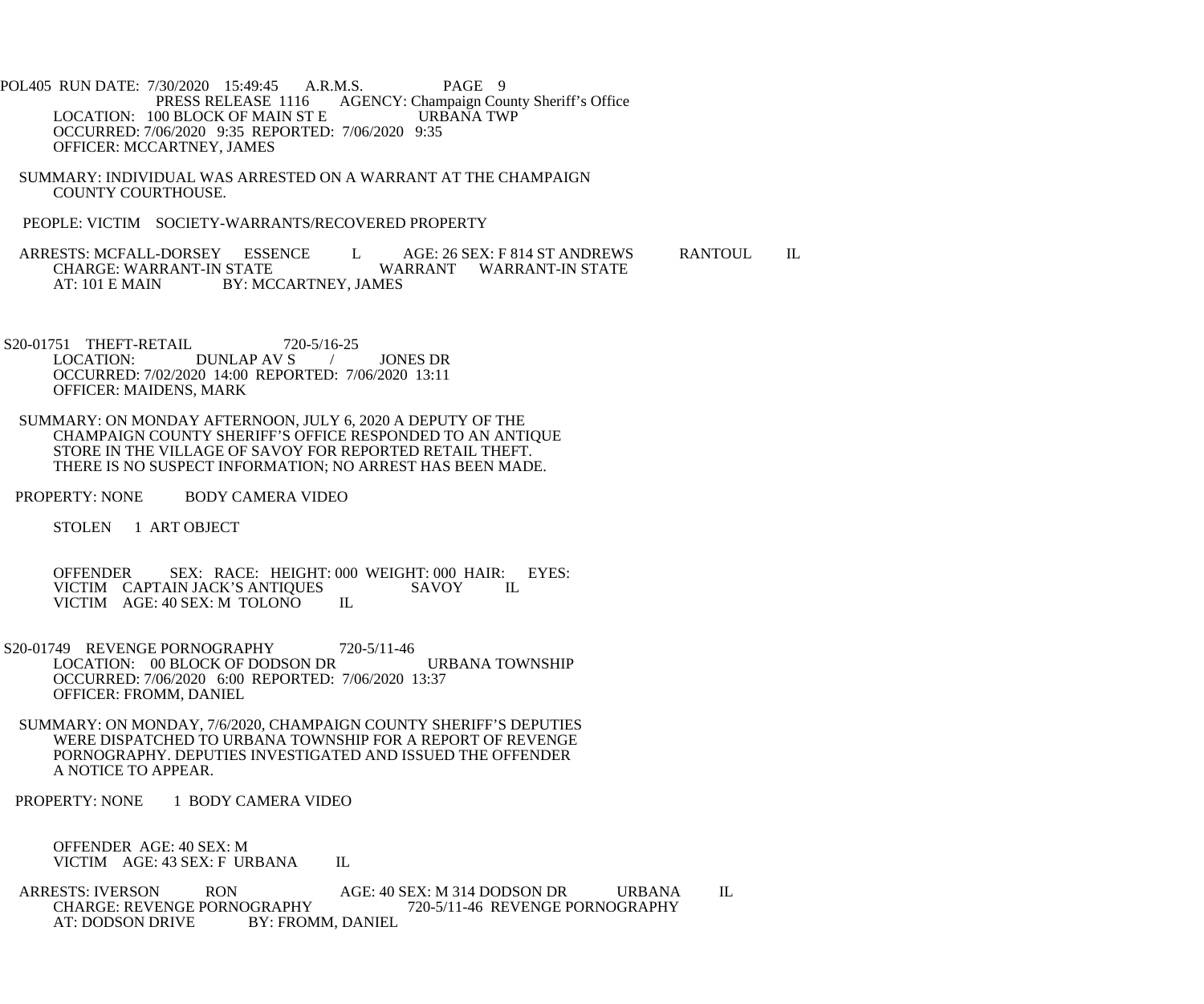POL405 RUN DATE: 7/30/2020 15:49:45 A.R.M.S. PAGE 10 PRESS RELEASE 1116 AGENCY: Champaign County Sheriff's Office

S20-01750 FOUND ARTICLES<br>LOCATION: LA

LANGE AVE / ELLEN OCCURRED: 7/06/2020 14:25 REPORTED: 7/06/2020 14:30 OFFICER: MAIDENS, MARK

- SUMMARY: ON MONDAY AFTERNOON, JULY 6, 2020 A DEPUTY OF THE CHAMPAIGN COUNTY SHERIFF'S OFFICE RESPONDED TO A RESIDENTIAL ADDRESS IN THE VILLAGE OF SAVOY FOR A FOUND BICYCLE. THE BICYCLE WAS SECURED, TAGGED AND PLACED IN THE CCSO IMPOUND LOT.
- PROPERTY: NONE BODY CAMERA VIDEO

 OFFENDER SEX: U RACE: U HEIGHT: 000 WEIGHT: 000 HAIR: EYES: VICTIM SOCIETY

- S20-01753 BATTERY-DOMESTIC 720-5/12-3.2 LOCATION: 00 BLOCK OF FOUNTAIN VALLEY RANTOUL TWP OCCURRED: 7/06/2020 18:22 REPORTED: 7/06/2020 18:22 OFFICER: MARSH, JESSE
- SUMMARY: ON 07/06/20, CHAMPAIGN COUNTY SHERIFF'S DEPUTIES WERE DISPATCHED TO A RESIDENCE IN FOUNTAIN VALLEY IN REGARD TO A DOMESTIC BATTERY. THE FEMALE HALF ACCUSED THE MALE HALF OF DOMESTIC BATTERY. THE FEMALE HAD NO MARKS OR INJURIES. THE MALE DENIED ANY PHYSICAL CONTACT WITH THE FEMALE. BOTH PARTIES REFUSED TO SEPARATE AND BOTH STAYED AT THE RESIDENCE.

PROPERTY: NONE BODY CAMERA VIDEO

 OFFENDER AGE: 35 SEX: M VICTIM AGE: 38 SEX: F RANTOUL IL

- S20-01759 CRISIS INTERVEN. DOMESTIC TROUBLE LOCATION: 00 BLOCK OF HIGH CROSS RD N URBANA TOWNSHIP OCCURRED: 7/07/2020 8:00 REPORTED: 7/07/2020 13:51 OFFICER: BIALESCHKI, DOUG
- SUMMARY: SENT TO DOMESTIC AT 0800 HOURS THAT WAS REDUCED TO REMOVE SUBJECT THAT WAS GOA. THE SUBJECT THAT LEFT CALLED IN LATER AND REPORTED THE ORIGINAL R/P HAD PUT SOME OF HIS THINGS IN THE TRASH AND HE WAS MISSING SOME OTHERS ITEMS THAT BELONGED TO HIS CLIENTS.

PROPERTY: NONE 1 BODY CAMERA VIDEO

UNKNOWN 2 CHEMICALS-OTHER

UNKNOWN 2 CLOTHING-NOT FURS